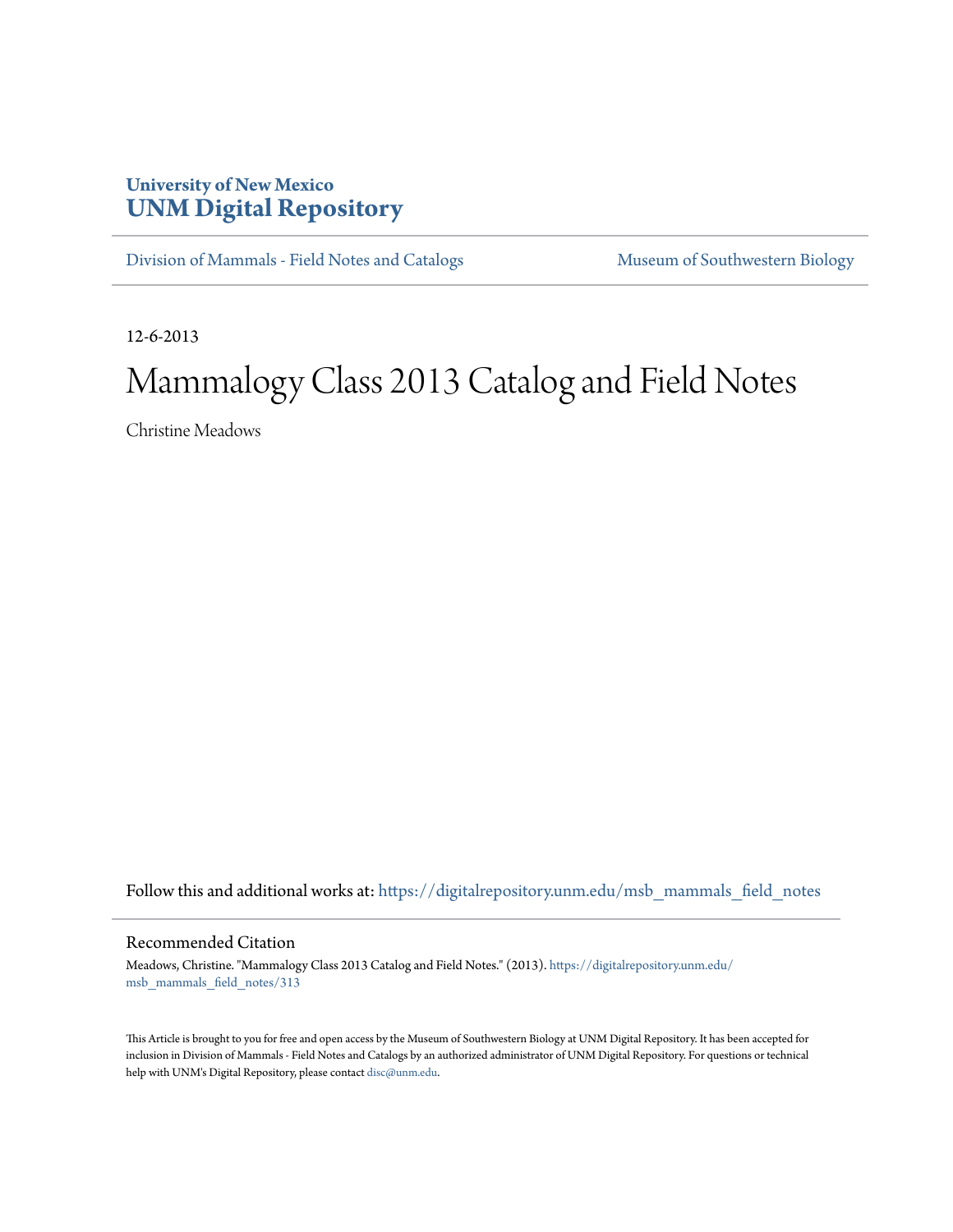Chostal measures Mammalogu le December 2013

Road log: <u>l.</u> At about to am an 10/10/13 we drove South on I-25 for about. 4 hours and approximately 152 miles. At Truth or Consequences une turned right anto Hoshway 162 and Continued into the Crola Viridenies. me droie Monge Monteres Valley and the town of at around 1 pm. ED Elezabeth Dech-Elizabeth Dickesso Amanda Jenes  $\langle k \rangle$ Byza Mchean  $B_{\mu\nu}$ Tara Templemas Terrer Tarolin  $\tau\tau$ Femando Salazar Mirales  $F$ <br> $\Omega s$ Robert Scott CGS lin Caetles Q. Stavek Schuefer Lophardt  $SL$ Robert whensey R Julie Rannou JR Christine Meadows CAM Marjone McCannell CT Catalice Twe Catalina Tome The campate was baated in reparecie and wooded habitat with large trees and tall grass. The sail was In and rechy. There was a les el madignaire and lacree trees. The dominant trees in the wooded areas include Douglas-For,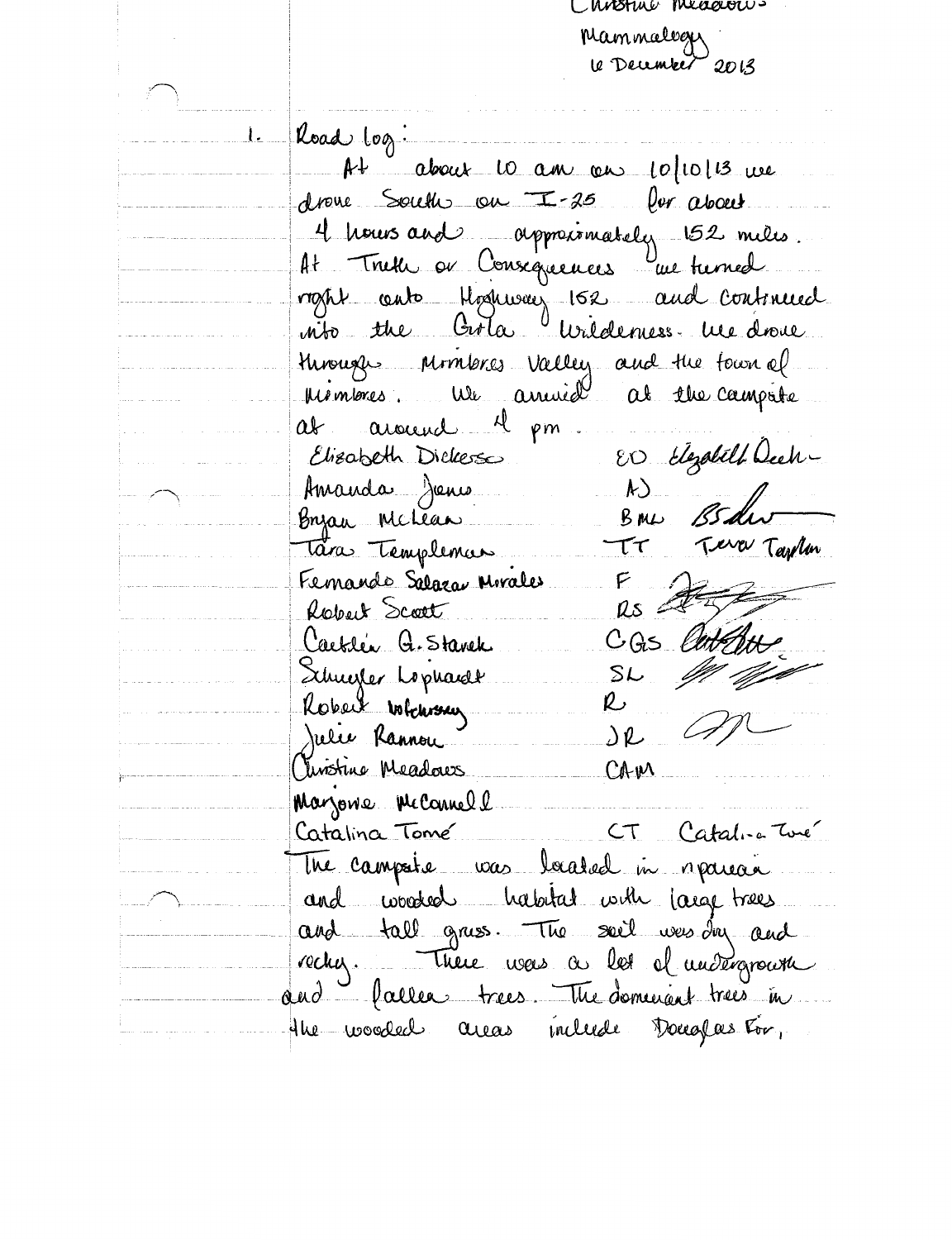whete pine, where fire concrete for sprice. aspen piñon and juneper willow and coetenwood trees dominated the orpanism areas. The wooded areas upon the hellow had approximately 80% tree cover sitte Treccouer decreased to approximately ED 10. ru repairan avas. The understang. was approximatily 3 lt high. The Overston, veu Approximately 20-3061. hoje in most aieas. USA: New Mexico, Grant Co., 12.9 miles N of Minibres along Minibres River in Cooney Caugon 33.4700°N,  $108.5300^{\circ}$  W, dev. 6600H. On 10/10 the weaker was clear but veux wonders The temperature was in the Scattered vaie Swamers but the sky. was clear when the campagneered was reached. The wind stopped when the seu neut donn. The agit temporatures were in the law so to high 20s. Thapline Intermation -TT CAMI TT SO snaptraps, 40 summans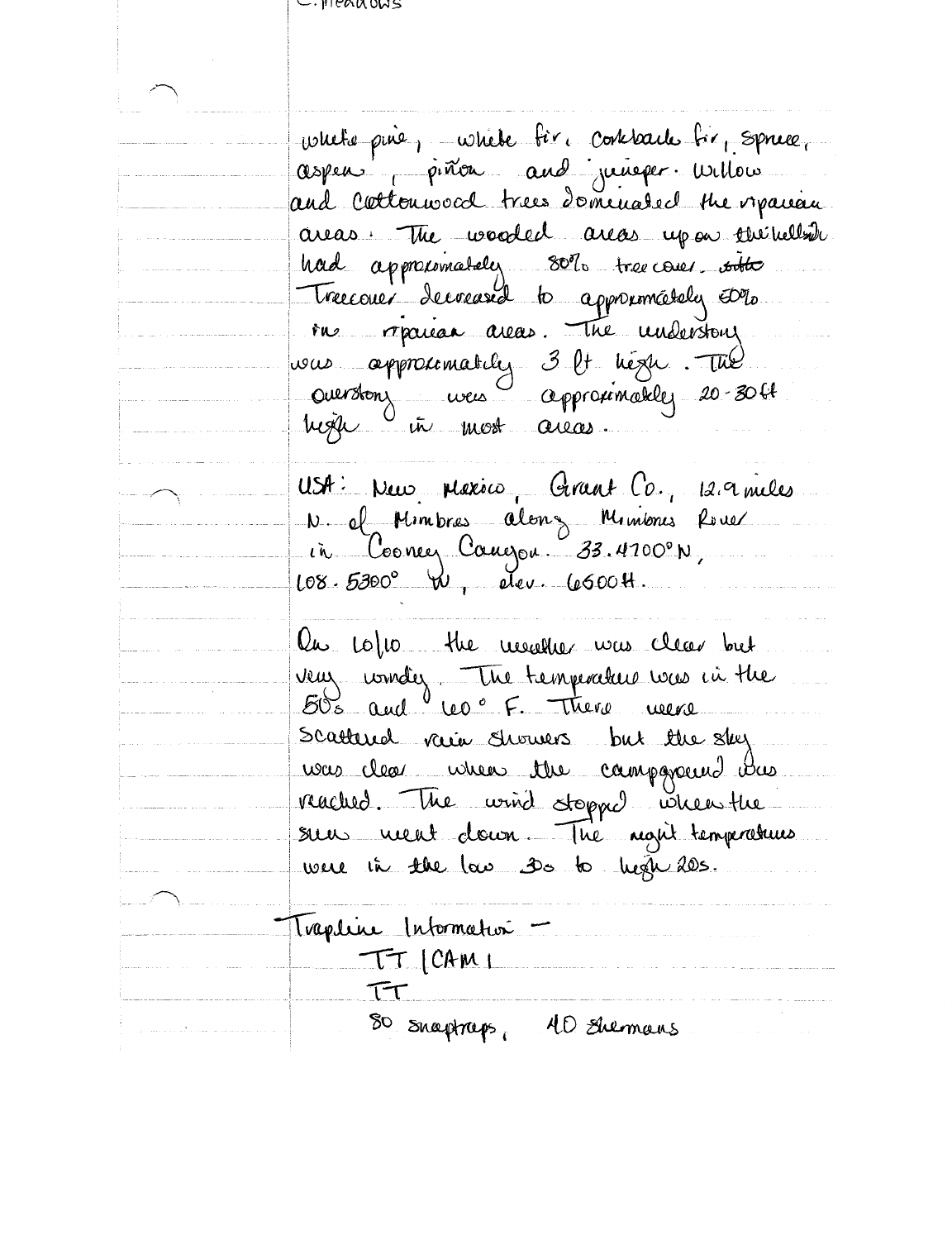The trapline was placed upon a wooded hell along a welc voord. Each trap<br>was placed all the voord under a tree or welden in bresser undergrowth. The domenait plant species inderited veux tall prie trees, tail sinestens and tail cotte tree coverage and the graced Traps Hill with Monteres  $|rel_{\dots}$ River treccoverage  $\mathbb{X}$ Ý irgac Camp On 10/11 we caught ene vectorie spp.  $Trap$  suecess  $1|120 = 8\%$ Capture 120 traps = 8% success.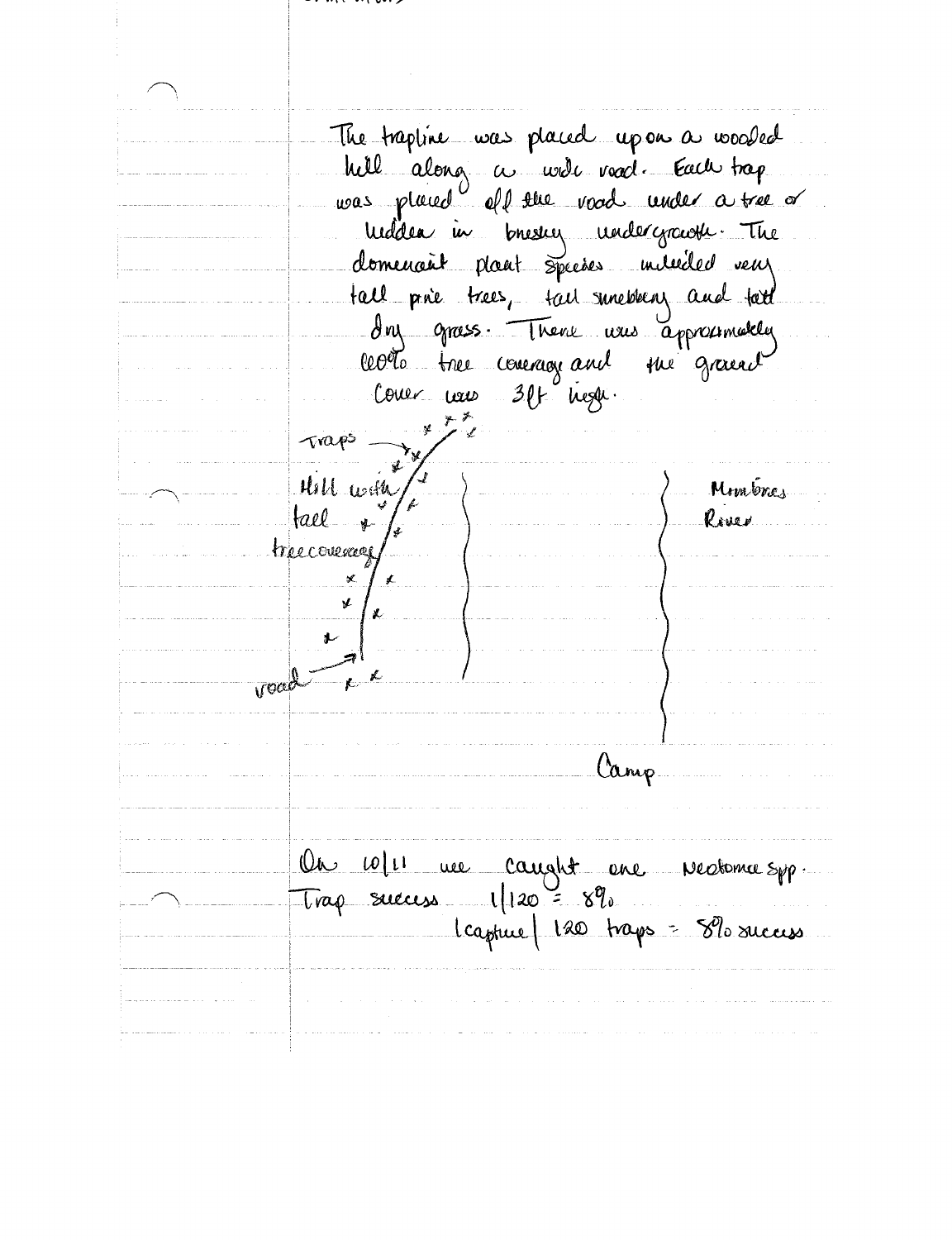$\cup$ . Weadows

Species Lost Norte volans<br>Musicine Cineveus<br>Mectome albanila<br>Neotome albanila<br>Peromissues meciccelative<br>Peromissues meci The night were so cold meny el<br>the animals that were caused in<br>the traps dred overniget Devall<br>we had limited trap secure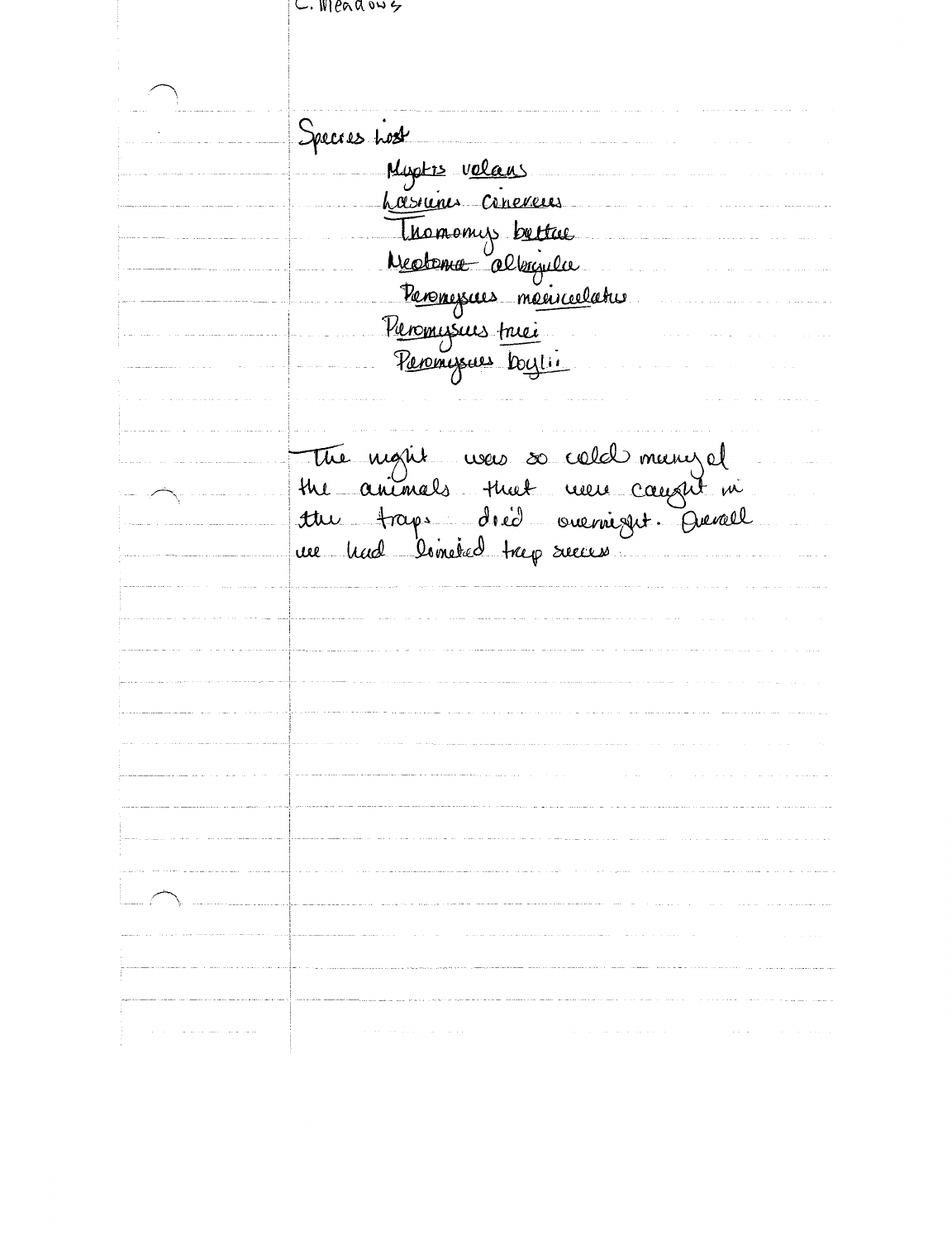C. Mudows  $2013$ Catalogue USA: Alaska, Baranol Island, Takaz Lake  $V. 57^{\circ}07.823 W134^{\circ}55.440$ 12 September 2010  $o^2$  Microbus de conomies  $40 - 35 - 24 - 15 = 35a$  $CM + 601$ NK 230701 + Skel + troue + Skin USA: New Meine, San progrèe CO. Elle Mountain, 35'45 050° 150°38.724 den 2932 20 June 2011 or Callespermophelles laterales 120-40-35-20=22.5  $002$ NK 233884 Skel + fresue USA: Wyoming Carbon Co, wild Irish Queel  $7 - 2800$   $2 - 5 = 27.26$   $42.320622$  $-1010.5091037$ O<sup>7</sup> Echidomys triduaminantes 230-75-30-7265.1g  $Cm.003$  $NK$   $233551$   $V$   $\rightarrow$   $5keh + 1560e$ O<sup>7</sup> Echdonus tridecomlineatus 2011-75-29-9 E cel·leg  $cm$  ocd NK 233877 + Skel + fissue  $cm$  006  $\sigma$  Onchupmys 137-30-19-16 = 25.1g NK 233879 - skel + tissue